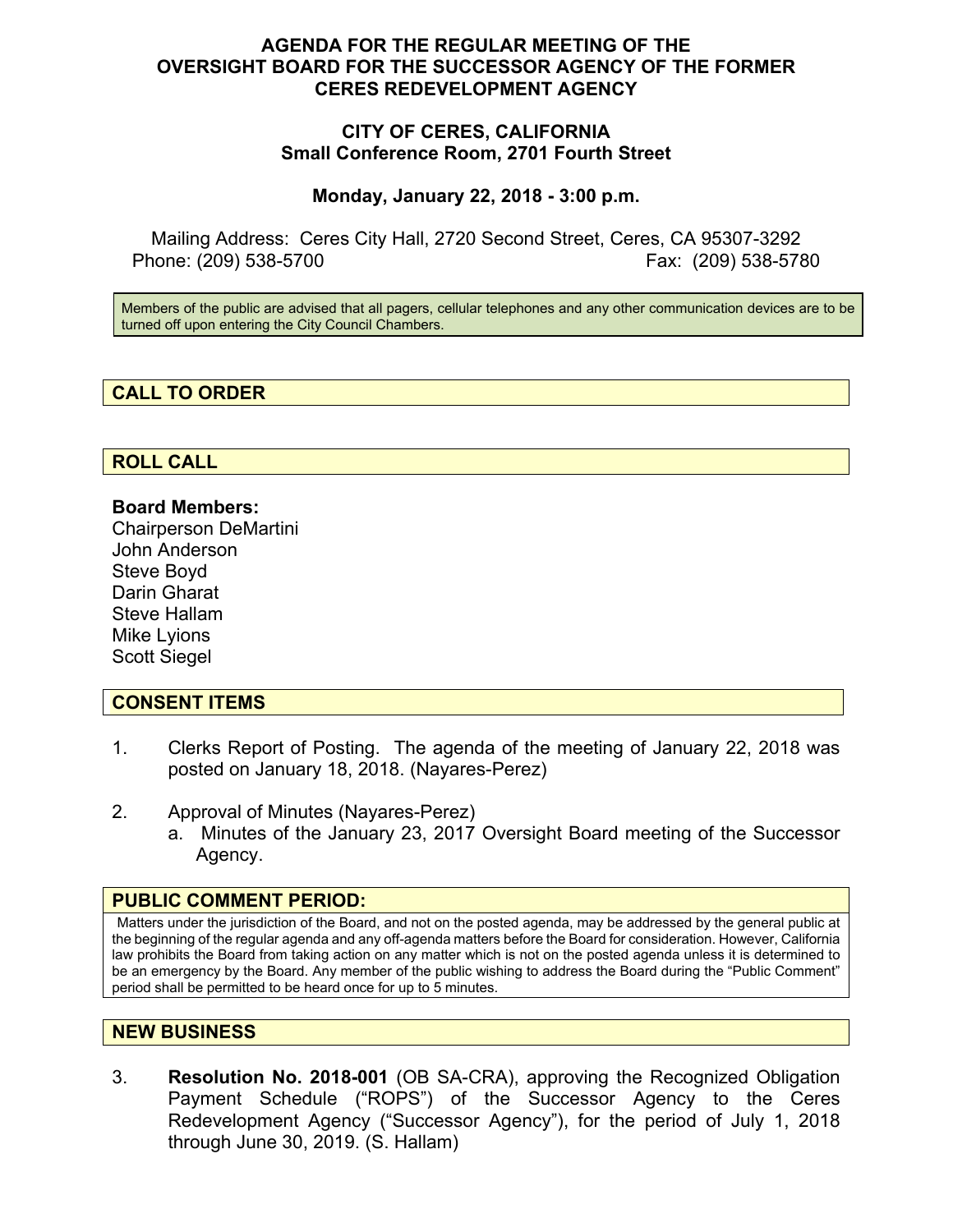# **REPORTS**

# **ADJOURNMENT**

### **AFFIDAVIT OF POSTING**

I, Diane N. Perez, Secretary Clerk of the Board, for the City of Ceres, declare under penalty of perjury that the foregoing agenda for the January 22, 2018, Successor Agency Oversight Board Meeting was posted on January 18, 2018 at 4:30 p.m. at the following locations in Ceres:

- Front Office of City Hall, 2720 Second Street
- Display case 2701 Fourth Street

48BB

\_\_\_\_\_\_\_\_\_\_\_\_\_\_\_\_\_\_\_\_\_\_\_\_\_\_\_\_\_\_\_\_\_\_\_\_\_

Diane Nayares-Perez, City Clerk

**Agenda:** The Oversight Board agenda is available for public review in the City Clerk's Office at 2720 Second Street, Ceres, California or posted in the above listed public places.

**Related Materials:** Any writings or documents provided to a majority of the Board regarding any item on this agenda will be made available for public inspection at the City Clerk's Office at City Hall located at 2720 Second Street, Ceres, CA during normal business hours.

#### **Notice regarding Americans with Disabilities Act:**



 In compliance with the Americans with Disabilities Act, if you need special assistance to participate in this meeting or if you need the agenda and/or the documents in the agenda packet provided in an alternative format, please contact the city clerk's office at 538-5731 at least 48 hours prior to the meeting to ensure that reasonable arrangements can be made (28CFR 35.102-35.104 ADA TITLE II)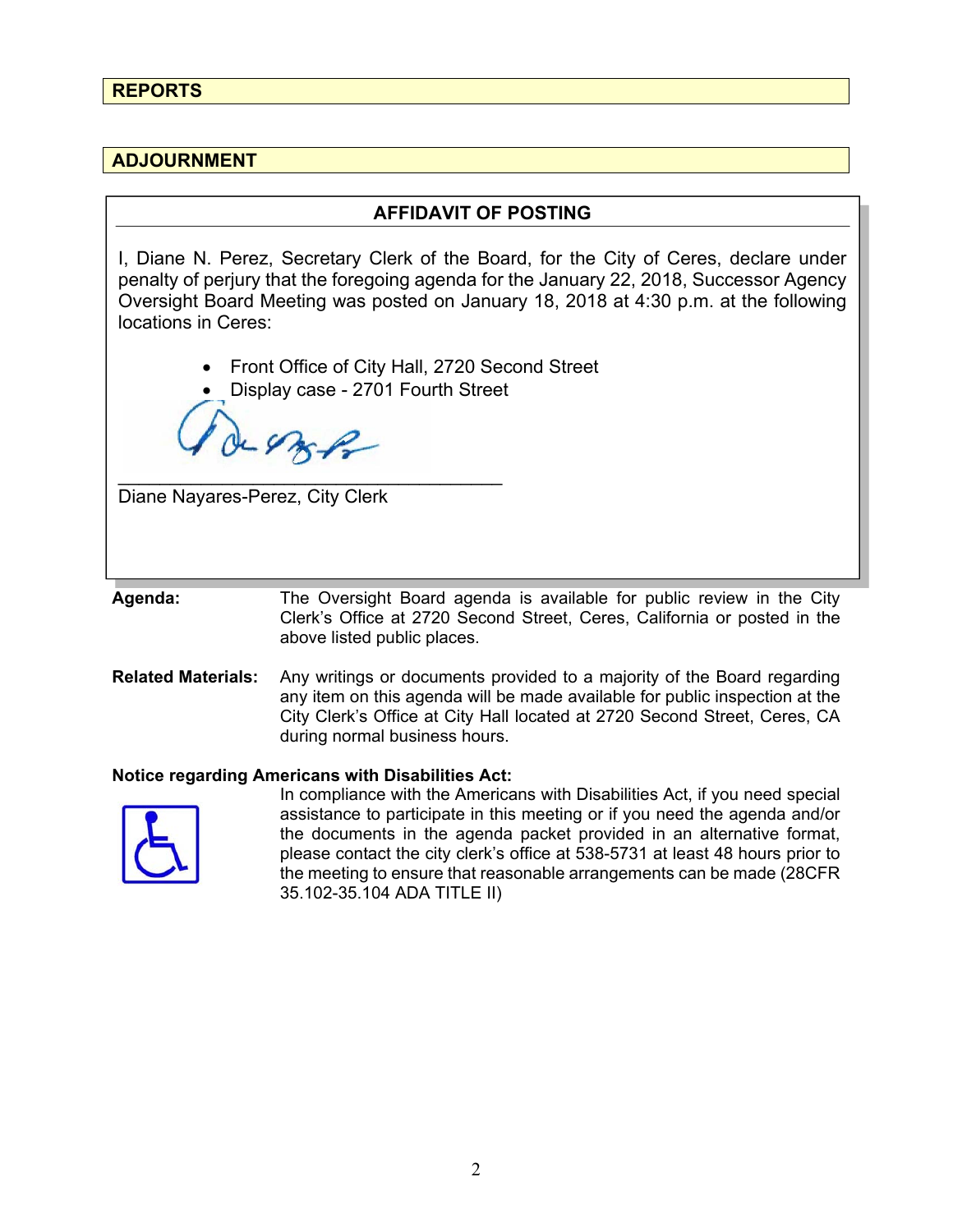# **MINUTES FOR THE REGULAR MEETING OF THE OVERSIGHT BOARD FOR THE SUCCESSOR AGENCY OF THE FORMER CERES REDEVELOPMENT AGENCY**

## **CITY OF CERES, CALIFORNIA Conference Room, 2701 Fourth Street**

### **Monday, January 23, 2017 - 4:30 p.m.**

Mailing Address: Ceres City Hall, 2720 Second Street, Ceres, CA 95307-3292 Phone: (209) 538-5700 Fax: (209) 538-5780

# **CALL TO ORDER**

Chairperson DeMartini called the meeting to order.

### **ROLL CALL**

Board Members Present: Chairperson DeMartini John Anderson Steve Boyd Steve Hallam Mike Lyions Scott Siegel

Board Members Absent: Yosemite Community College District (YYCD) Representative

# **CONSENT ITEMS**

- 1. Clerks Report of Posting. The agenda of the meeting of January 23, 2017. (Nayares-Perez)
- 2. Approval of Minutes (Nayares-Perez)
	- a. Minutes of the September 12, 2016 Oversight Board meeting of the Successor Agency.
- **Motion:** Motion by Board Member Anderson, seconded by Board Member Siegel to approve the Consent Calendar as presented. Motion passed.

| AYES:   | <b>Board Members:</b> | Anderson, Boyd, DeMartini Hallam,<br>Siegel, Lyions, |
|---------|-----------------------|------------------------------------------------------|
| NOES:   | <b>Board Members:</b> | <b>None</b>                                          |
| ABSENT: | Board Member:         | (YYCD) Representative                                |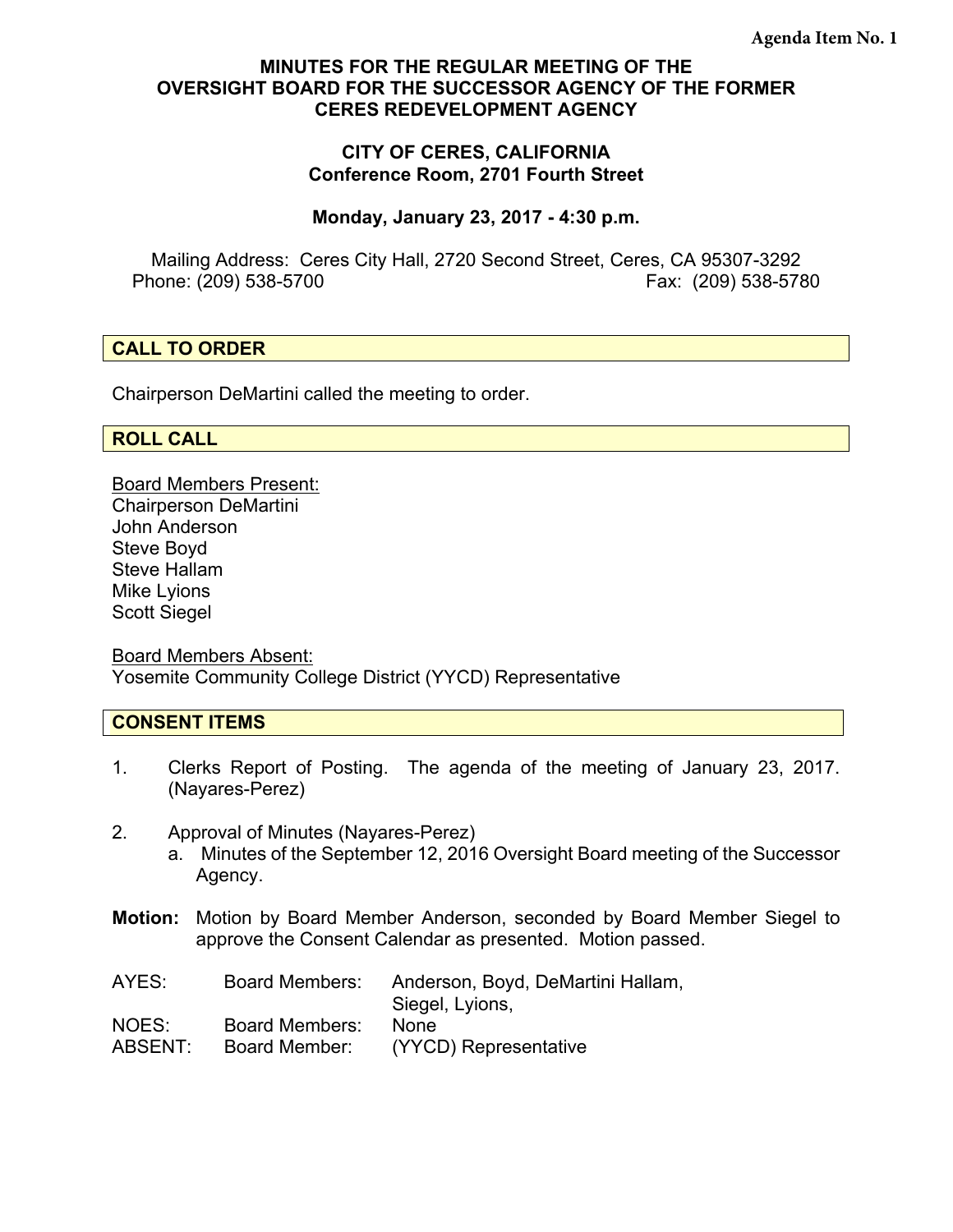# **PUBLIC COMMENT PERIOD:**

Chairman Jim DeMartini asked for public comments; seeing none closed public comment period.

### **NEW BUSINESS**

- 3. **Resolution No. 2017-001** (OB SA-CRA), approving the Recognized Obligation Payment Schedule ("ROPS") of the Successor Agency to the Ceres Redevelopment Agency ("Successor Agency"), for the period of July 1, 2017 through June 30, 2018. (S. Hallam)
- **Motion:** Motion by Board Member Siegel, seconded by Board Member Boyd to approve **Resolution No. 2017-001** (OB SA-CRA). Motion passed.

| AYES:   | <b>Board Members:</b> | Anderson, Boyd, DeMartini Hallam, |
|---------|-----------------------|-----------------------------------|
| NOES:   | <b>Board Members:</b> | Siegel, Lyions,<br><b>None</b>    |
| ABSENT: | Board Member:         | (YYCD) Representative             |

### **REPORTS**

No items reported.

### **ADJOURNMENT**

There being no further business, Chairman DeMartini adjourned the meeting at 4:37 p.m.

APPROVED:

Jim DeMartini, Chairman

 $\mathcal{L}_\text{max}$  , and the set of the set of the set of the set of the set of the set of the set of the set of the set of the set of the set of the set of the set of the set of the set of the set of the set of the set of the

ATTEST:

 $\mathcal{L}_\text{max}$  , where  $\mathcal{L}_\text{max}$  and  $\mathcal{L}_\text{max}$ Diane Nayares-Perez Clerk of the Board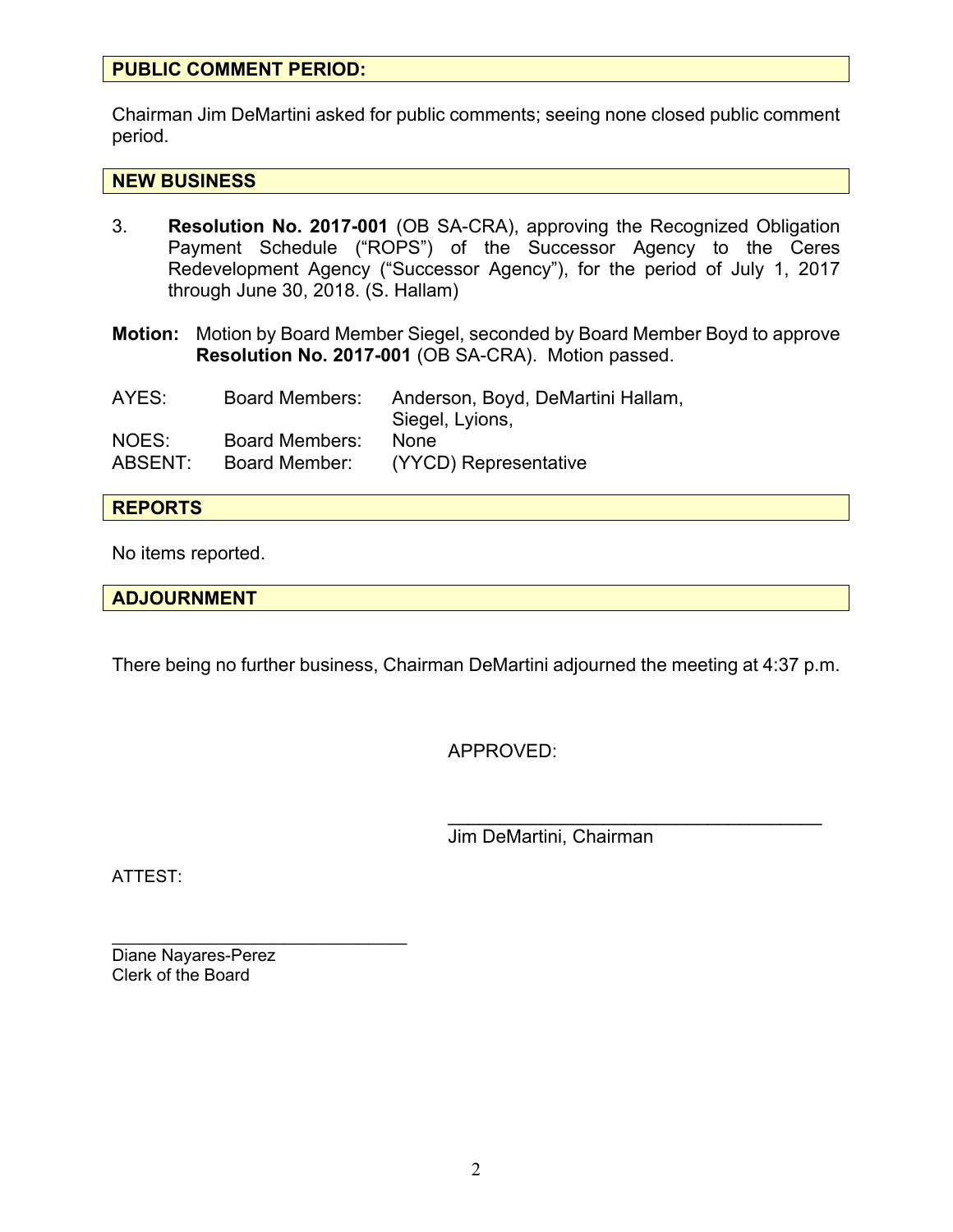# AGENDA ITEM NO.  $^{\underline{2}}$  \_\_\_\_\_\_

## **OVERSIGHT BOARD TO THE SUCCESSOR AGENCY OF THE CERES REDEVELOPMENT AGENCY**

| <b>Meeting Date:</b> | January 22, 2018                                                                                                                                                                                        |
|----------------------|---------------------------------------------------------------------------------------------------------------------------------------------------------------------------------------------------------|
| To:                  | <b>Chairman and Board Members</b>                                                                                                                                                                       |
| From:                | Steven Hallam, Redevelopment & Economic Development Manager                                                                                                                                             |
| Subject:             | Consideration and Adoption of the Recognized Obligation Payment<br>Schedule for the Successor Agency to the Ceres Redevelopment Agency<br>Commencing July 1, 2018 and ending June 30, 2019 (ROPS 18-19) |

### **RECOMMENDATION:**

It is recommended that the Oversight Board adopt the attached resolution approving the Recognized Obligation Payment Schedule ("ROPS") of the Successor Agency to the Ceres Redevelopment Agency ("Successor Agency"), for the period of July 1, 2018 through June 30, 2019.

### **BACKGROUND:**

The Successor Agency to the former City of Ceres Redevelopment Agency is required under the provisions of AB 1484 to prepare a Recognized Obligation Payment Schedule (ROPS) for the period of July 1, 2018 through June 30, 2019 and submit the approved ROPS to the County Auditor/Controller, the Chief Executive Officer of the County and the State Department of Finance no later than February 1, 2018.

The ROPS is an accounting of the financial obligations pertaining to the Successor Agency during the wind down period. The ROPS being considered here includes the following items:

- Bond payments and related fees;
- Consulting expenses;
- Successor Agency Administration Allowance.

Staff is recommending that the Board review, discuss and approve this Recognized Obligation Payment Schedule ROPS for the period of July 1, 2018 through June 30, 2019 and authorize the Agency to take certain actions in connection therewith.

### **FISCAL IMPACT:**

Pursuant to Health and Safety Code § 34177, the Successor Agency is legally required to continue to make payments due for enforceable obligations. The Oversight Board's approval of the establishment of the ROPS will ensure that the Successor Agency has the authority to continue to pay its enforceable obligations. The recommended action does not, in itself, cause any new financial obligations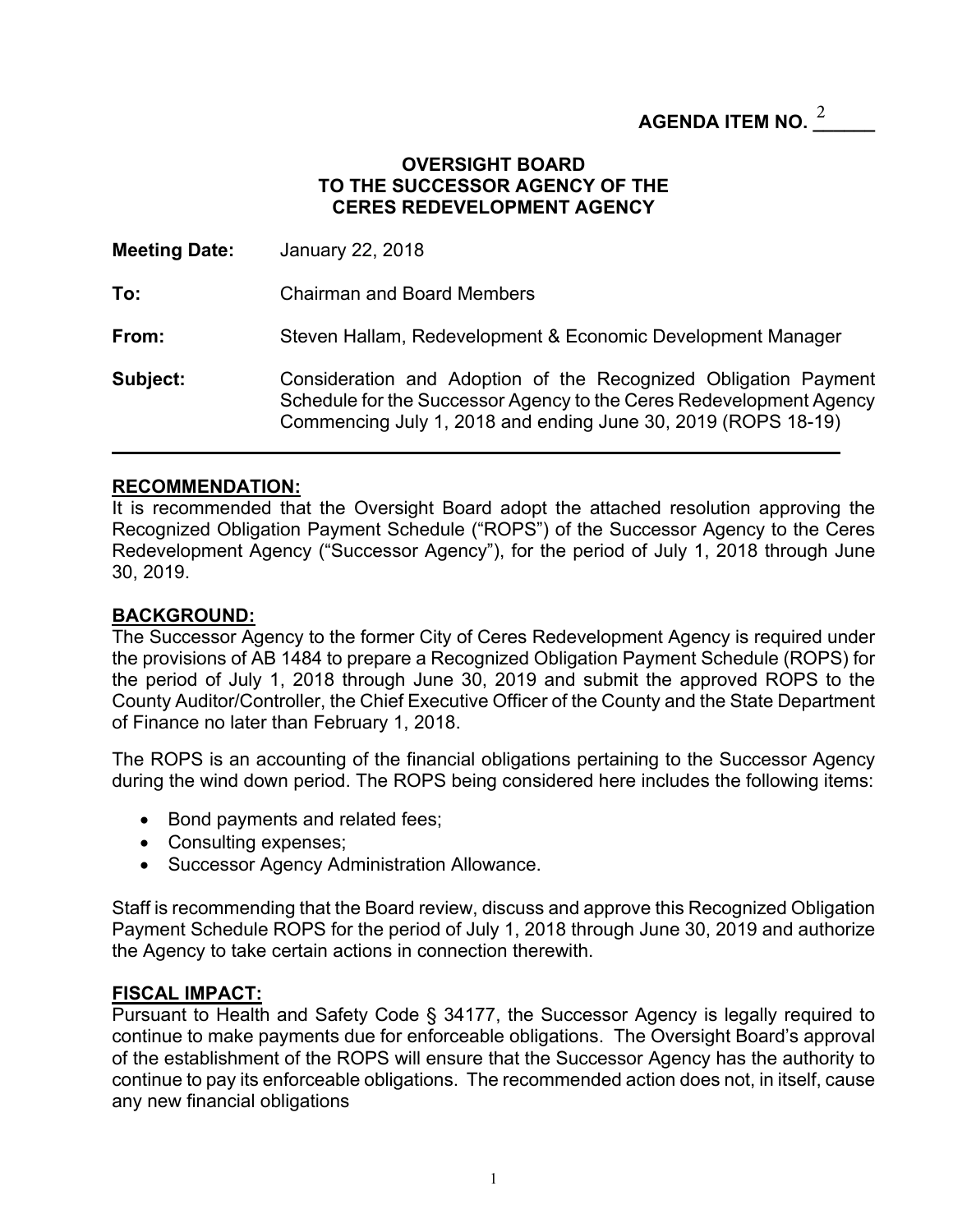| <b>ATTACHMENTS:</b> | Resolution No. 2018- (OB SA-CRA) |                                                               |
|---------------------|----------------------------------|---------------------------------------------------------------|
|                     |                                  | Recognized Obligation Payment Schedule (7/1/2018 – 6/30/2019) |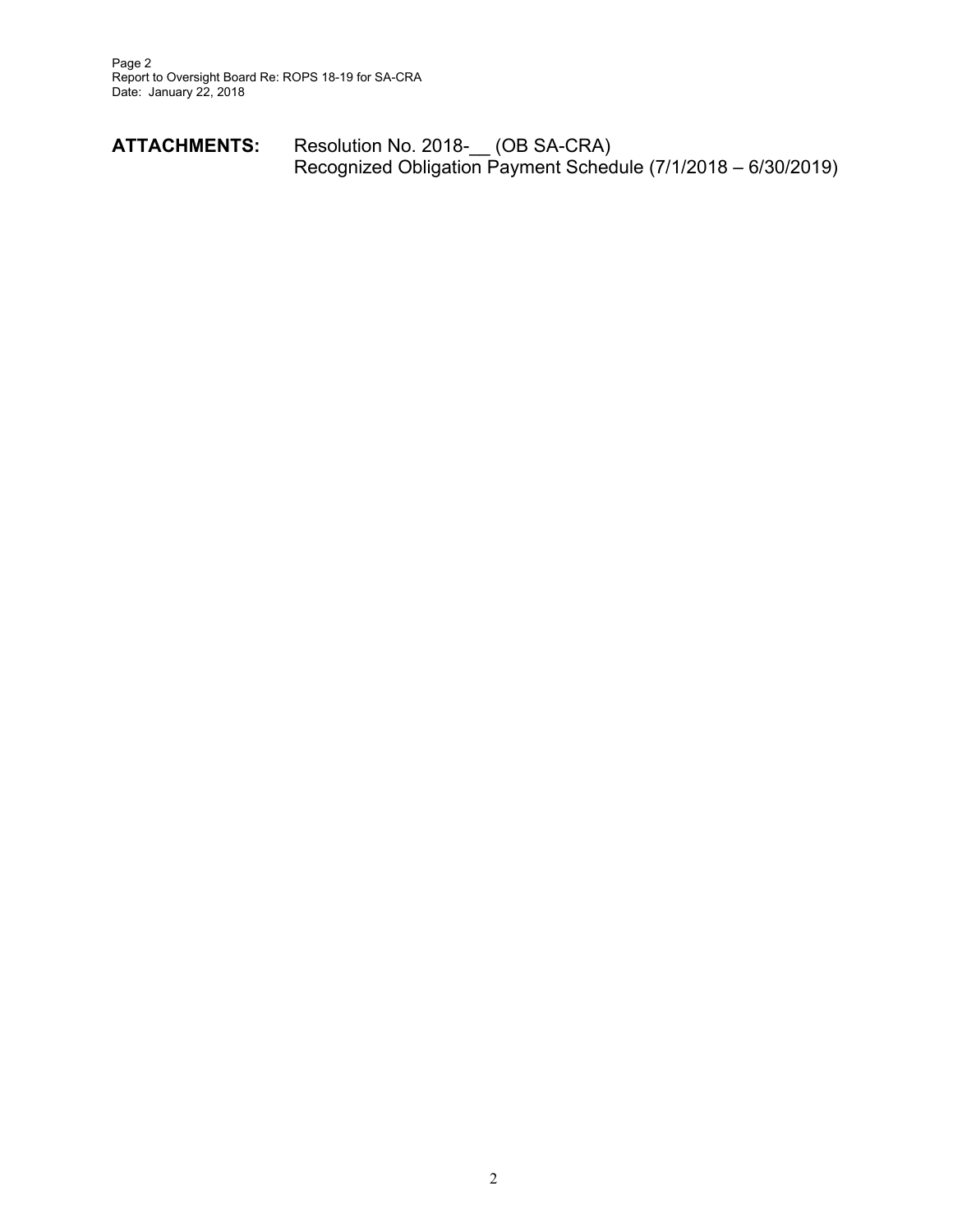# $RESOLUTION NO. 2018- $\frac{01}{10}$  (OB SA-CRA)$

## **RESOLUTION OF THE OVERSIGHT BOARD TO THE SUCCESSOR AGENCY OF THE FORMER CERES REDEVELOPMENT AGENCY APPROVING THE RECOGNIZED OBLIGATION PAYMENT SCHEDULE PURSUANT TO HEALTH AND SAFETY CODE SECTION 34177 FOR THE PERIOD COMMENCING JULY 1, 2018 AND ENDING JUNE 30, 2019 (ROPS 18-19) AND TAKING CERTAIN ACTIONS IN CONNECTION THEREWITH**

**WHEREAS,** the Ceres Redevelopment Agency was a Redevelopment Agency organized and existing under the California Community Redevelopment Law (Health and Safety Code § 33000, *et seq.*; hereinafter, the "CCRL") and pursuant to the CCRL was responsible for the administration of redevelopment activities within certain unincorporated areas within the City of Ceres; and

**WHEREAS,** pursuant to Health and Safety Code § 34169, until successor agencies were authorized, redevelopment agencies continued to make all scheduled payments for enforceable obligations as defined in Health and Safety Code § 34167(a); and

**WHEREAS,** pursuant to Health and Safety Code § 34167, redevelopment agencies shall not make payments unless they were listed in an adopted enforceable obligation payment schedule, other than payments required to meet obligations with respect to bonded indebtedness; and

**WHEREAS,** on August 25, 2011, the Agency adopted Resolution No. 2011-13 CRA approving an original Enforceable Obligation Payment Schedule (the "EOPS"); and

**WHEREAS,** on January 9, 2012, the Ceres City Council adopted Resolution No. 2012-04 electing to serve as the Successor Agency to the former Ceres Redevelopment Agency; and

**WHEREAS,** on January 23, 2012, the Agency adopted Resolution No. 2012-01 CRA approving an amended EOPS; and

**WHEREAS,** on February 1, 2012, all California redevelopment agencies were dissolved and successor agencies were designated as successor entities to the former redevelopment agencies; and

**WHEREAS,** Health and Safety Code Section 34177 and AB 1484 provide that before each twelve-month fiscal year period, a successor agency to a former redevelopment agency must prepare a Recognized Obligation Payment Schedule ("ROPS") for the enforceable obligations of the former redevelopment agency in accordance with the requirements of Section 34177 and AB 1484; and

**WHEREAS,** the Successor Agency has prepared a ROPS for the twelve-month fiscal period that commences on July 1, 2018 and ends on June 30, 2019, attached hereto as Exhibit "A" and incorporated herein by reference, on the new California Department of Finance form (ROPS 18-19); and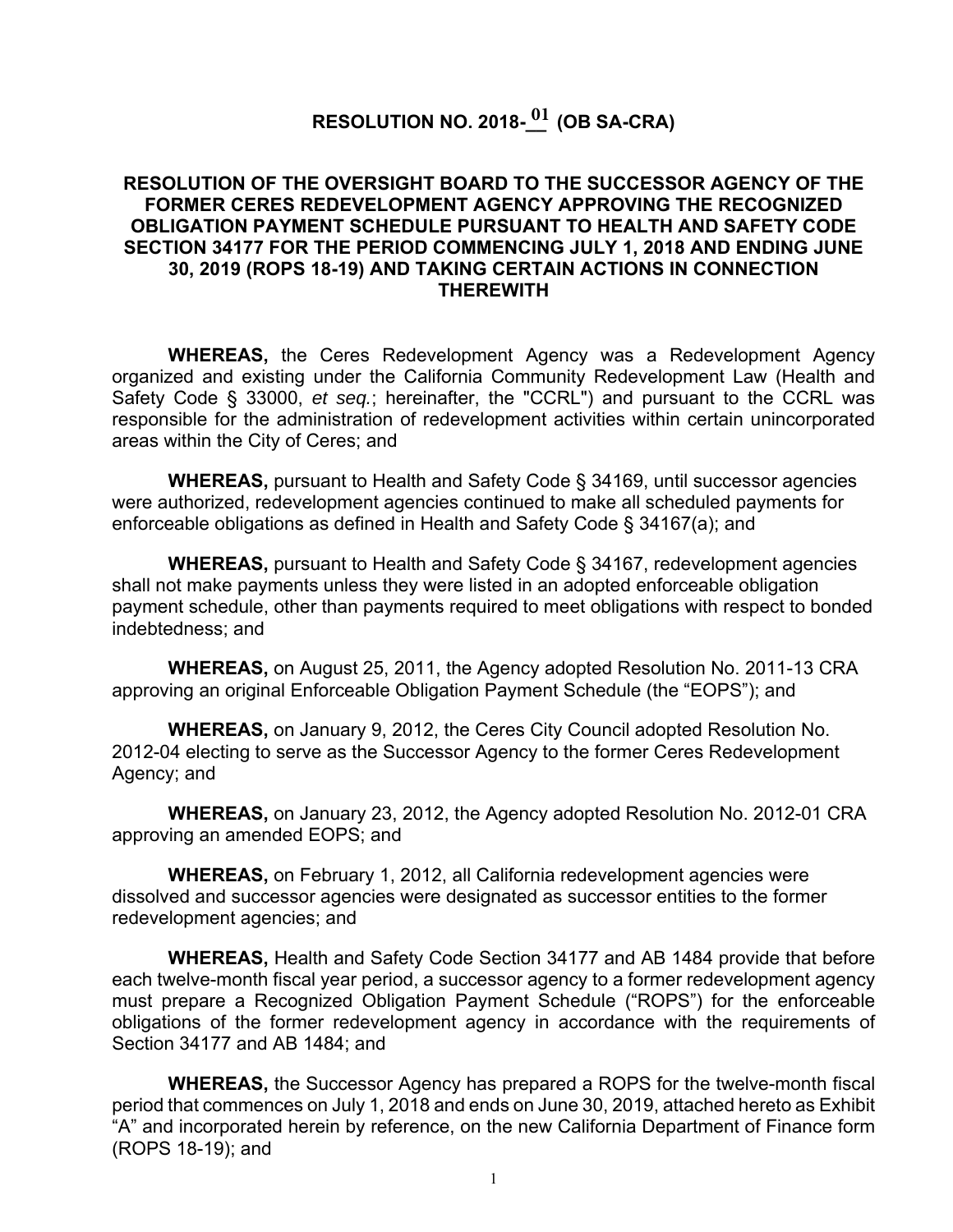**WHEREAS,** pursuant to Health and Safety Code Section 34180(g) and AB 1484, establishment of a ROPS by the Successor Agency shall also be approved by the Oversight Board; and

**WHEREAS,** pursuant to subdivisions (l)(2)(C) and (l)(3) of Health and Safety Code Section 34177 and AB 1484, a copy of the certified and approved ROPS for the period of July 1, 2018 through June 30, 2019 must be submitted by the Successor Agency, to the California Department of Finance ("DOF") and to Stanislaus County by February 1, 2018; and

**WHEREAS,** all of the prerequisites with respect to the approval of this Resolution have been met.

**NOW, THEREFORE, BE IT RESOLVED** by the Oversight Board to the Successor Agency of the former Ceres Redevelopment Agency, as follows:

- **Section 1.** The foregoing recitals are true and correct and are a substantive part of this Resolution.
- **Section 2**. The Agency's ROPS, which is attached hereto as Exhibit "A", is ratified, approved and adopted pursuant to Health and Safety Code Section 34177.
- **Section 3.** The Executive Director, or designee, is hereby authorized and directed to: i) post the ROPS 18-19 on the City's website; ii) notify the County Auditor-Controller, the State Controller; and the State Department of Finance, concerning this Resolution, in accordance with the applicable provisions of the Health and Safety Code; and iii) take such other actions and execute such other documents as are necessary to effectuate the intent of this Resolution, to implement the ROPS on behalf of the Agency, including making such payments.
- **Section 4.** This Resolution shall take effect upon the date of its adoption.

**PASSED AND ADOPTED** by the Oversight Board to the Successor Agency of the former Ceres Redevelopment Agency at a regular meeting thereof held on the 22<sup>nd</sup> day of January, 2018 by the following vote:

- AYES: Board Members:
- NOES: Board Members:
- ABSENT: Board Members:

### **APPROVED:**

Jim DeMartini, Chairperson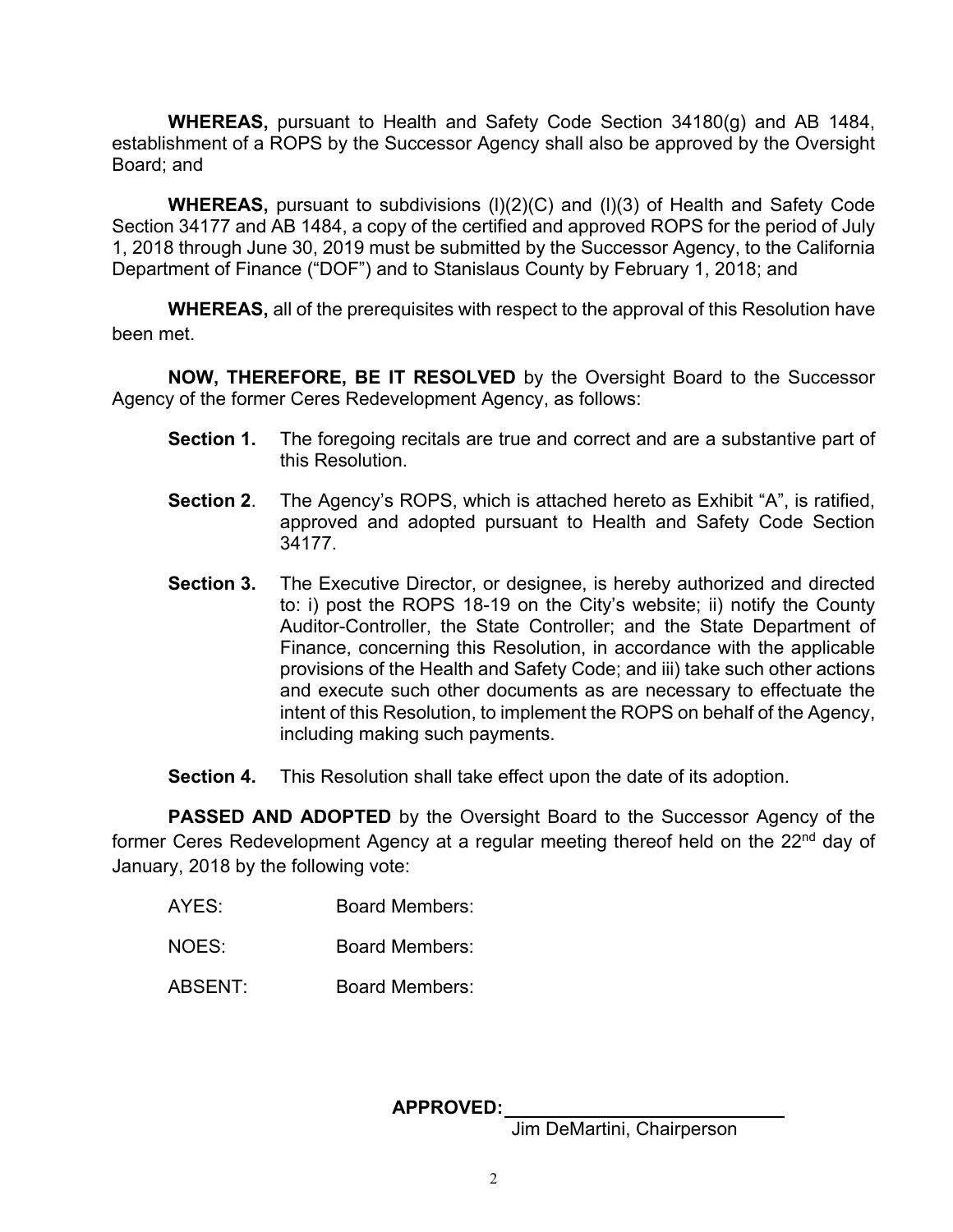**ATTEST:**

l

Diane Nayares-Perez, Agency Secretary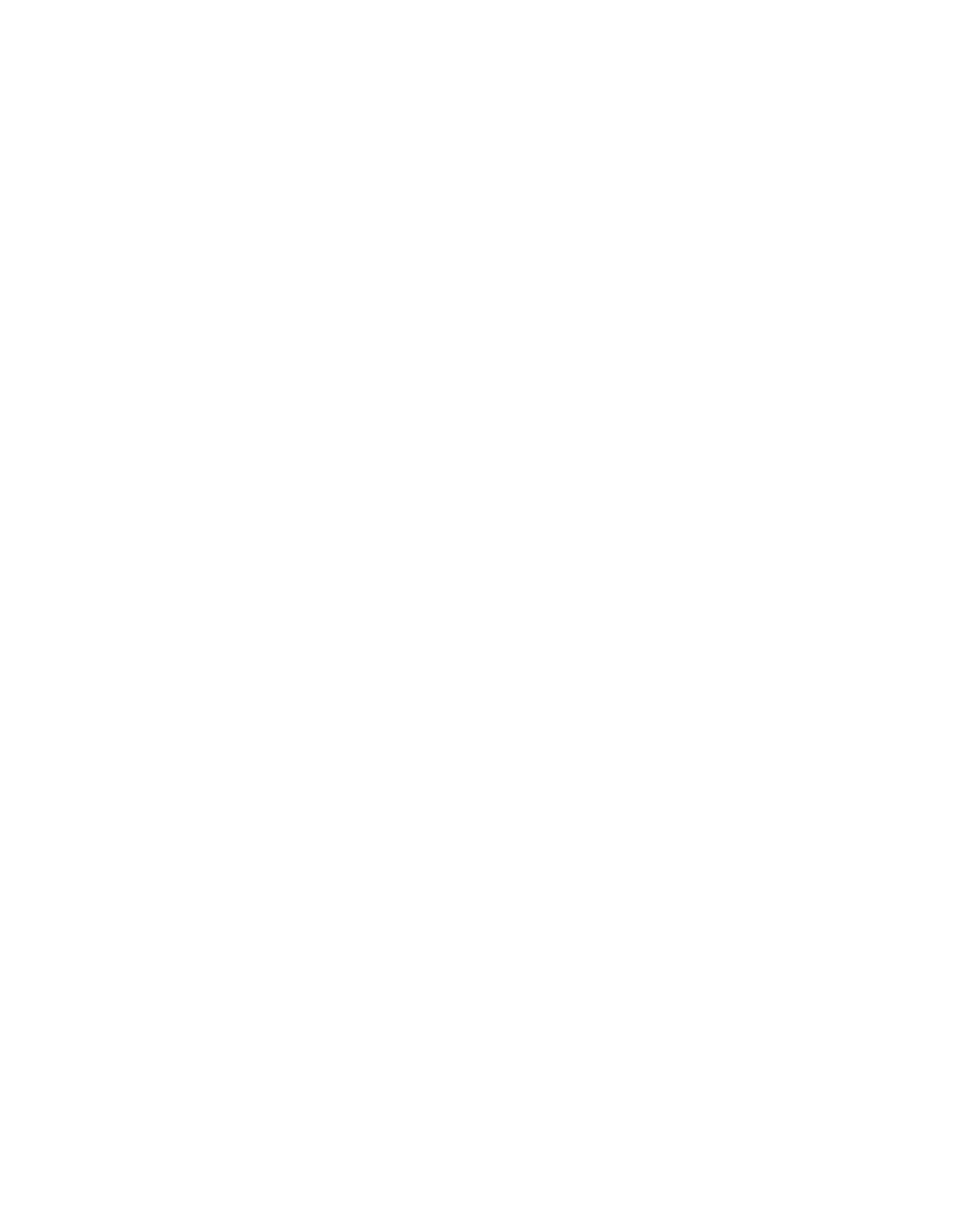### **Recognized Obligation Payment Schedule (ROPS 18-19) - Summary**

Filed for the July 1, 2018 through June 30, 2019 Period

| <b>Successor Agency:</b> | Ceres      |
|--------------------------|------------|
| County:                  | Stanislaus |

|    | <b>Current Period Requested Funding for Enforceable Obligations (ROPS Detail)</b> | 18-19A Total<br>(July - December) | <b>18-19B Total</b><br>(January - June) | ROPS 18-19 Total |           |  |
|----|-----------------------------------------------------------------------------------|-----------------------------------|-----------------------------------------|------------------|-----------|--|
| A  | Enforceable Obligations Funded as Follows (B+C+D):                                | $1,781,504$ \$                    | $\sim$                                  |                  | 1,781,504 |  |
| B  | <b>Bond Proceeds</b>                                                              | $\overline{\phantom{a}}$          |                                         |                  |           |  |
| C  | Reserve Balance                                                                   | 1,781,504                         | $\overline{\phantom{0}}$                |                  | 1,781,504 |  |
| D  | Other Funds                                                                       | $\overline{\phantom{0}}$          |                                         |                  |           |  |
| Е  | Redevelopment Property Tax Trust Fund (RPTTF) (F+G):                              | 424,000 \$                        | $2,645,158$ \$                          |                  | 3,069,158 |  |
| F. | <b>RPTTF</b>                                                                      | 299,000                           | 2,520,158                               |                  | 2,819,158 |  |
| G  | <b>Administrative RPTTF</b>                                                       | 125,000                           | 125,000                                 |                  | 250,000   |  |
| н  | <b>Current Period Enforceable Obligations (A+E):</b>                              | 2,205,504 \$                      | $2,645,158$ \$                          |                  | 4,850,662 |  |

Certification of Oversight Board Chairman:

Pursuant to Section 34177 (o) of the Health and Safety code, I hereby certify that the above is a true and accurate Recognized Obligation Payment Schedule for the above named successor agency.

|     | Name      | Title |
|-----|-----------|-------|
| /s/ |           |       |
|     | Signature | Date  |

 **18-19A Total**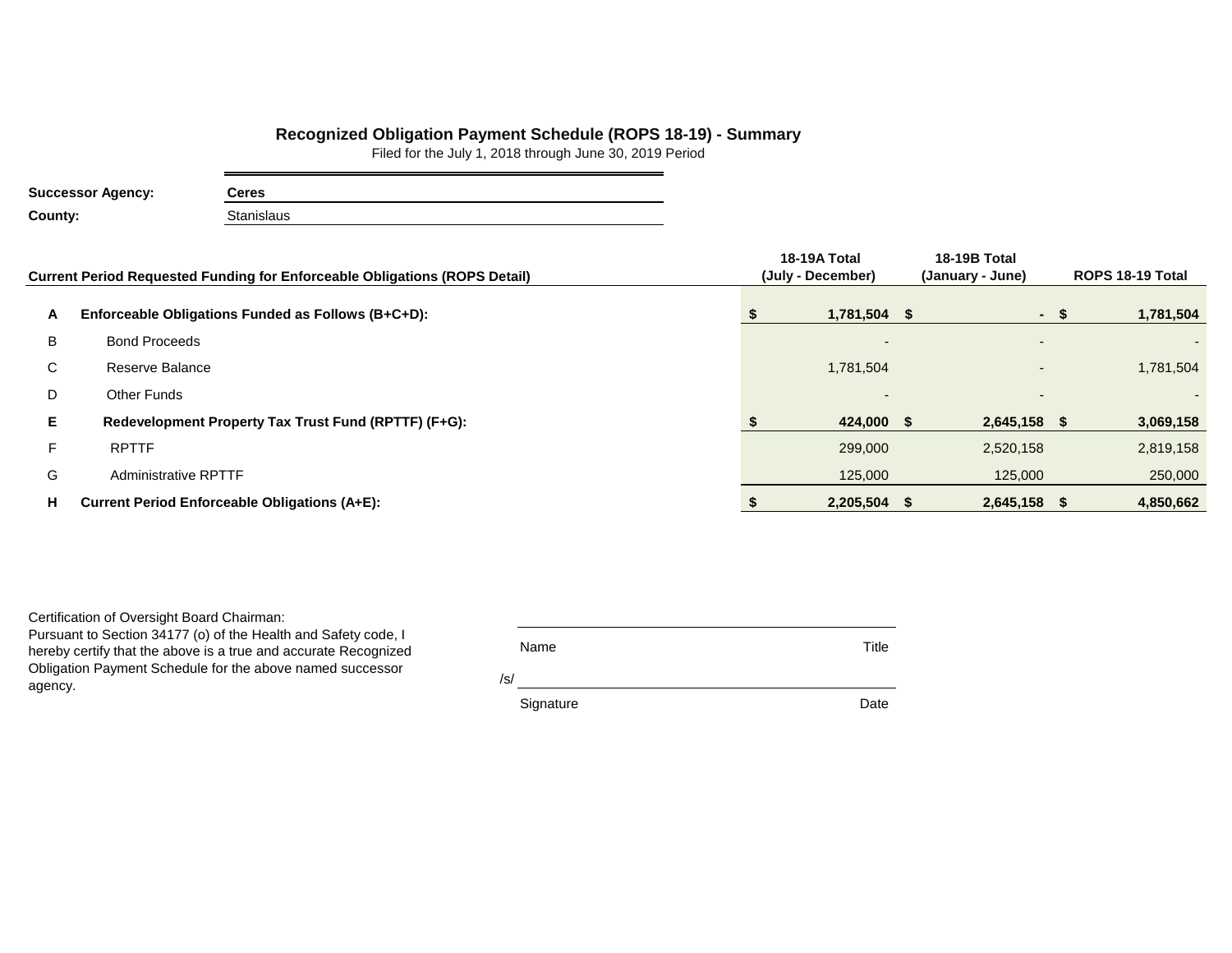|                                                                                   | Ceres Recognized Obligation Payment Schedule (ROPS 18-19) - ROPS Detail<br>July 1, 2018 through June 30, 2019 |                                                                              |                       |                         |                                  |                                                                                                       |              |                                        |                                  |                                       |                      |                                        |                              |                     |                             |                    |                      |                          |                     |                                              |                      |
|-----------------------------------------------------------------------------------|---------------------------------------------------------------------------------------------------------------|------------------------------------------------------------------------------|-----------------------|-------------------------|----------------------------------|-------------------------------------------------------------------------------------------------------|--------------|----------------------------------------|----------------------------------|---------------------------------------|----------------------|----------------------------------------|------------------------------|---------------------|-----------------------------|--------------------|----------------------|--------------------------|---------------------|----------------------------------------------|----------------------|
|                                                                                   |                                                                                                               |                                                                              |                       |                         |                                  |                                                                                                       |              |                                        |                                  | (Report Amounts in Whole Dollars)     |                      |                                        |                              |                     |                             |                    |                      |                          |                     |                                              |                      |
| $\mathbf{A}$                                                                      |                                                                                                               | G<br>$\mathbf{M}$<br>c<br>D<br>E<br>F<br>H<br>J                              |                       |                         |                                  | 18-19A (July - December)                                                                              | $\Omega$     | P                                      | $\mathbf Q$                      |                                       |                      | 18-19B (January - June)                | $\mathbf{u}$<br>$\mathsf{v}$ | w                   |                             |                    |                      |                          |                     |                                              |                      |
|                                                                                   |                                                                                                               |                                                                              | Contract/Agreement    | Contract/Agreement      |                                  |                                                                                                       |              | <b>Total Outstanding</b>               |                                  | ROPS 18-19                            |                      |                                        | <b>Fund Sources</b>          |                     |                             | 18-19A             |                      |                          | <b>Fund Sources</b> |                                              | 18-19B               |
| Item #                                                                            | Project Name/Debt Obligation                                                                                  | Obligation Type                                                              | Execution Date        | <b>Termination Date</b> | Payee                            | Description/Project Scope                                                                             | Project Area | Debt or Obligation<br>61,340,724<br>s. | Retired                          | Total<br>4,850,662 \$<br>$\mathsf{S}$ | <b>Bond Proceeds</b> | Reserve Balance<br>$-$ \$ 1,781,504 \$ | Other Funds<br>- IS-         | RPTTF<br>299,000 \$ | Admin RPTTF<br>$125,000$ \$ | Total<br>2,205,504 | <b>Bond Proceeds</b> | Reserve Balance<br>. IS. | Other Funds         | RPTTF<br>Admin RPTTF<br>2,520,158<br>125,000 | Total<br>2,645,158   |
|                                                                                   | 2 2006 Tax Allocation Bonds<br>3 2006 Tax Allocation Bonds                                                    | Bonds Issued On or Before 12/12/2006<br>Bonds Issued On or Before 12/12/2006 |                       | 12/8/2033<br>12/8/2033  | US Bank NA                       | Funding for RDA Projects<br>Funding for RDA LMI Housing Projects                                      |              | 39.911.130<br>1,188,681                | $\frac{N}{N}$                    | 2.108.089<br>99,268<br>IS.            |                      | 1.553.232<br>80,23                     |                              |                     |                             | 1.553.232<br>80,23 |                      |                          |                     | 554.857<br>19,034                            | 554.857              |
|                                                                                   | (Housing)<br>7 SERAF Loan Repayment                                                                           | 12/31/10<br><b>SERAF/ERAI</b>                                                | 6/14/2010             | 6/30/2015               | <b>Successor Housing Agene</b>   |                                                                                                       |              |                                        | N                                |                                       |                      |                                        |                              |                     |                             |                    |                      |                          |                     |                                              |                      |
|                                                                                   | 9 Continuing Disclosure                                                                                       | Fees                                                                         | 1/31/2007             | 12/8/2033               | Urban Futures, Inc.              | Repay SERAF Loan (repayment<br>eligibility beginning in FY 2013-14)<br>Continuing Disclosure for TABs |              | 68,800                                 | N                                | 4,300                                 |                      |                                        |                              |                     |                             |                    |                      |                          |                     | 4,30                                         | 4,300                |
|                                                                                   | 12 Successor Agency Administration<br>21 HSC § 34171 (d)(1)(A) Reserve                                        | Admin Costs<br>Bonds Issued On or Before                                     | 2/1/2012<br>12/8/2003 | 12/8/2043<br>12/8/2033  | City of Ceres<br>US Bank NA      | Successor Agency Administration                                                                       |              | 4,125,000<br>1,792,929                 | $\overline{N}$<br>N              | 250,000<br>1,792,929                  |                      |                                        |                              |                     | 125,000 \$                  | 125,000            |                      |                          |                     | $125,000$ \$<br>1,792,92                     | 125,000<br>1,792,929 |
|                                                                                   |                                                                                                               | 12/31/10                                                                     |                       |                         |                                  | D.S. Reserve request per Trust<br>Indenture for 2015 Bonds                                            |              |                                        |                                  |                                       |                      |                                        |                              |                     |                             |                    |                      |                          |                     |                                              |                      |
|                                                                                   | 22 HSC § 34171 (d)(1)(A) Reserve<br>23 Debt Service Insufficiency Refund                                      | Bonds Issued On or Before<br>12/31/10                                        | 12/8/2003<br>6/1/2013 | 12/8/2033<br>6/1/2014   | US Bank NA                       | eplenishment of DSFR Draws<br>Refund to TEs for HSC § 34183 (b)                                       |              |                                        | N                                |                                       |                      |                                        |                              |                     |                             |                    |                      |                          |                     |                                              |                      |
|                                                                                   |                                                                                                               | iscellaneous                                                                 |                       |                         | <b>County Auditor-Controller</b> | bordination payments                                                                                  |              |                                        | ${\sf N}$                        |                                       |                      |                                        |                              |                     |                             |                    |                      |                          |                     |                                              |                      |
|                                                                                   | 24 Short Term Loan Repayment<br>25 General Plan Update and EIR                                                | <b>RPTTF Shortfall</b><br>Professional Services                              | 9/9/2014<br>2/1/2012  | 6/30/2015<br>6/30/2016  | City of Ceres<br>T.B.D.          | Loan pursuant to HSC 34173(h)<br>Development Planning                                                 |              | 250,000                                | $\overline{N}$<br>N              |                                       |                      |                                        |                              |                     |                             |                    |                      |                          |                     |                                              |                      |
|                                                                                   | 26 Service/Mitchell Improvements<br>27 Whitmore Park Improvements                                             | Professional Services<br>Professional Services                               | 2/1/2012<br>2/1/2012  | 6/30/2016<br>6/30/2016  | T.B.D.<br>T.B.D.                 | Approved C.I.P project<br>Approved C.I.P project                                                      |              | 1,250,000                              | N<br>N                           |                                       |                      |                                        |                              |                     |                             |                    |                      |                          |                     |                                              | $\sim$               |
|                                                                                   | 28 Smyrna Park Improvements<br>29 Whitmore Avenue (Blaker to<br>Morgan)                                       | Professional Services<br>Professional Services                               | 2/1/2012<br>2/1/2012  | 6/30/2016<br>6/30/2016  | T.B.D.<br>T.B.D.                 | Approved C.I.P project<br>Approved C.I.P project                                                      |              |                                        | N<br>N                           |                                       |                      |                                        |                              |                     |                             |                    |                      |                          |                     |                                              |                      |
|                                                                                   | 30 River Bluff Regional Park                                                                                  | Professional Services                                                        | 2/1/2012              | 6/30/2016               | T.B.D.                           | Approved C.I.P project                                                                                |              |                                        | N                                |                                       |                      |                                        |                              |                     |                             |                    |                      |                          |                     |                                              |                      |
|                                                                                   | 31 Water System Improvements<br>32 Sewer System Improvements                                                  | Professional Services<br>Professional Services                               | 2/1/2012<br>2/1/2012  | 6/30/2016<br>6/30/2016  | T.B.D.<br>T.B.D.                 | Approved C.I.P project<br>Approved C.I.P project                                                      |              |                                        | $\overline{N}$<br>N              |                                       |                      |                                        |                              |                     |                             |                    |                      |                          |                     |                                              |                      |
|                                                                                   | 33 Downtown Planning & Infrastructure Professional Services                                                   | Professional Services                                                        | 2/1/2012              | 6/30/2016               | T.B.D.<br>T.B.D.                 | Approved C.I.P project                                                                                |              | 750,000                                | N<br>N                           |                                       |                      |                                        |                              |                     |                             |                    |                      |                          |                     |                                              |                      |
|                                                                                   | 34 Roadway Improvements<br>35 Service/Mitchell Interchange<br>Design/EIR                                      | Professional Services                                                        | 2/1/2012<br>2/1/2012  | 6/30/2016<br>6/30/2016  | Nolte Associates, Inc.           | Approved C.I.P project<br>Approved C.I.P project                                                      |              | 1.446.635                              | N                                |                                       |                      |                                        |                              |                     |                             |                    |                      |                          |                     |                                              |                      |
|                                                                                   | 36 Bond Trustee Fees<br>37 2015 Tax Allocation Refunding                                                      | Fees<br>Refunding Bonds Issued                                               | 12/8/2003<br>6/7/2015 | 12/8/2033<br>2/15/2033  | US Bank NA<br>US Bank NA         | Bond Trustee Administration Fees<br>lefunding of 2003 Bonds                                           |              | 77,500<br>10,480,049                   | $N$ $S$<br>z                     | 5,000<br>591,076                      |                      | 148,038                                |                              | 299,00              |                             | 447,038            |                      |                          |                     | 5,000<br>144,03                              | 5,000<br>144,038     |
|                                                                                   | Bonds                                                                                                         | After 6/27/12                                                                |                       |                         |                                  |                                                                                                       |              |                                        |                                  |                                       |                      |                                        |                              |                     |                             |                    |                      |                          |                     |                                              |                      |
| $\begin{array}{r} 40 \\ 41 \end{array}$                                           | 39                                                                                                            |                                                                              |                       |                         |                                  |                                                                                                       |              |                                        | N<br>N                           |                                       |                      |                                        |                              |                     |                             |                    |                      |                          |                     |                                              |                      |
|                                                                                   |                                                                                                               |                                                                              |                       |                         |                                  |                                                                                                       |              |                                        | N<br>N                           |                                       |                      |                                        |                              |                     |                             |                    |                      |                          |                     |                                              |                      |
| $\begin{array}{r} 42 \\ 43 \end{array}$                                           |                                                                                                               |                                                                              |                       |                         |                                  |                                                                                                       |              |                                        | N<br>N                           |                                       |                      |                                        |                              |                     |                             |                    |                      |                          |                     |                                              |                      |
| $\begin{array}{r} 44 \\ \hline 45 \\ \hline 46 \end{array}$                       |                                                                                                               |                                                                              |                       |                         |                                  |                                                                                                       |              |                                        | $\overline{N}$<br>$\overline{N}$ |                                       |                      |                                        |                              |                     |                             |                    |                      |                          |                     |                                              |                      |
| 47                                                                                |                                                                                                               |                                                                              |                       |                         |                                  |                                                                                                       |              |                                        | $N$ $S$                          |                                       |                      |                                        |                              |                     |                             |                    |                      |                          |                     | $\sim$                                       |                      |
| 48                                                                                |                                                                                                               |                                                                              |                       |                         |                                  |                                                                                                       |              |                                        | N<br>N                           |                                       |                      |                                        |                              |                     |                             |                    |                      |                          |                     |                                              |                      |
|                                                                                   |                                                                                                               |                                                                              |                       |                         |                                  |                                                                                                       |              |                                        | $N$ s<br>N                       |                                       |                      |                                        |                              |                     |                             |                    |                      |                          |                     | Ιs                                           |                      |
| 449<br>49<br>55<br>55<br>55<br>55<br>55<br>55<br>55<br>55<br>55<br>55<br>55<br>55 |                                                                                                               |                                                                              |                       |                         |                                  |                                                                                                       |              |                                        | N<br>$\overline{N}$              |                                       |                      |                                        |                              |                     |                             |                    |                      |                          |                     |                                              |                      |
|                                                                                   |                                                                                                               |                                                                              |                       |                         |                                  |                                                                                                       |              |                                        | $\overline{N}$<br>N              |                                       |                      |                                        |                              |                     |                             |                    |                      |                          |                     |                                              |                      |
|                                                                                   |                                                                                                               |                                                                              |                       |                         |                                  |                                                                                                       |              |                                        | $\frac{N}{N}$                    |                                       |                      |                                        |                              |                     |                             |                    |                      |                          |                     |                                              |                      |
|                                                                                   |                                                                                                               |                                                                              |                       |                         |                                  |                                                                                                       |              |                                        | N                                |                                       |                      |                                        |                              |                     |                             |                    |                      |                          |                     |                                              |                      |
|                                                                                   |                                                                                                               |                                                                              |                       |                         |                                  |                                                                                                       |              |                                        | N<br>N                           |                                       |                      |                                        |                              |                     |                             |                    |                      |                          |                     |                                              |                      |
| 58<br>59<br>59<br>60<br>62<br>63<br>63<br>64                                      |                                                                                                               |                                                                              |                       |                         |                                  |                                                                                                       |              |                                        | N<br>$\overline{N}$              |                                       |                      |                                        |                              |                     |                             |                    |                      |                          |                     | Ι\$                                          |                      |
|                                                                                   |                                                                                                               |                                                                              |                       |                         |                                  |                                                                                                       |              |                                        | N<br>$N$ $S$                     |                                       |                      |                                        |                              |                     |                             |                    |                      |                          |                     |                                              | $\sim$               |
|                                                                                   |                                                                                                               |                                                                              |                       |                         |                                  |                                                                                                       |              |                                        | N                                |                                       |                      |                                        |                              |                     |                             |                    |                      |                          |                     |                                              |                      |
|                                                                                   |                                                                                                               |                                                                              |                       |                         |                                  |                                                                                                       |              |                                        | N<br>N                           |                                       |                      |                                        |                              |                     |                             |                    |                      |                          |                     |                                              |                      |
|                                                                                   |                                                                                                               |                                                                              |                       |                         |                                  |                                                                                                       |              |                                        | $N$ $S$<br>$\overline{N}$        |                                       |                      |                                        |                              |                     |                             |                    |                      |                          |                     | ΙS                                           |                      |
|                                                                                   |                                                                                                               |                                                                              |                       |                         |                                  |                                                                                                       |              |                                        | N<br>$\overline{N}$              |                                       |                      |                                        |                              |                     |                             |                    |                      |                          |                     |                                              |                      |
|                                                                                   |                                                                                                               |                                                                              |                       |                         |                                  |                                                                                                       |              |                                        | N<br>N                           |                                       |                      |                                        |                              |                     |                             |                    |                      |                          |                     |                                              |                      |
|                                                                                   |                                                                                                               |                                                                              |                       |                         |                                  |                                                                                                       |              |                                        | N                                |                                       |                      |                                        |                              |                     |                             |                    |                      |                          |                     |                                              |                      |
|                                                                                   |                                                                                                               |                                                                              |                       |                         |                                  |                                                                                                       |              |                                        | $\frac{N}{N}$                    |                                       |                      |                                        |                              |                     |                             |                    |                      |                          |                     |                                              |                      |
|                                                                                   |                                                                                                               |                                                                              |                       |                         |                                  |                                                                                                       |              |                                        | N<br>N                           |                                       |                      |                                        |                              |                     |                             |                    |                      |                          |                     |                                              |                      |
|                                                                                   |                                                                                                               |                                                                              |                       |                         |                                  |                                                                                                       |              |                                        | $\overline{N}$<br>N              |                                       |                      |                                        |                              |                     |                             |                    |                      |                          |                     |                                              |                      |
|                                                                                   |                                                                                                               |                                                                              |                       |                         |                                  |                                                                                                       |              |                                        | $N$ $S$                          |                                       |                      |                                        |                              |                     |                             |                    |                      |                          |                     | $\sim$                                       |                      |
| 82                                                                                |                                                                                                               |                                                                              |                       |                         |                                  |                                                                                                       |              |                                        | N<br>N                           |                                       |                      |                                        |                              |                     |                             |                    |                      |                          |                     |                                              |                      |
|                                                                                   |                                                                                                               |                                                                              |                       |                         |                                  |                                                                                                       |              |                                        | N<br>N                           |                                       |                      |                                        |                              |                     |                             |                    |                      |                          |                     | Ιs                                           |                      |
|                                                                                   |                                                                                                               |                                                                              |                       |                         |                                  |                                                                                                       |              |                                        | N<br>$\overline{N}$              |                                       |                      |                                        |                              |                     |                             |                    |                      |                          |                     | ۱s                                           |                      |
|                                                                                   |                                                                                                               |                                                                              |                       |                         |                                  |                                                                                                       |              |                                        | N<br>N                           |                                       |                      |                                        |                              |                     |                             |                    |                      |                          |                     |                                              |                      |
|                                                                                   |                                                                                                               |                                                                              |                       |                         |                                  |                                                                                                       |              |                                        | N<br>N                           |                                       |                      |                                        |                              |                     |                             |                    |                      |                          |                     |                                              | $\sim$               |
|                                                                                   |                                                                                                               |                                                                              |                       |                         |                                  |                                                                                                       |              |                                        | N                                |                                       |                      |                                        |                              |                     |                             |                    |                      |                          |                     |                                              |                      |
|                                                                                   |                                                                                                               |                                                                              |                       |                         |                                  |                                                                                                       |              |                                        | N<br>N                           |                                       |                      |                                        |                              |                     |                             |                    |                      |                          |                     |                                              |                      |
|                                                                                   |                                                                                                               |                                                                              |                       |                         |                                  |                                                                                                       |              |                                        | $\overline{N}$<br>$N$ $S$        |                                       |                      |                                        |                              |                     |                             |                    |                      |                          |                     |                                              |                      |
|                                                                                   |                                                                                                               |                                                                              |                       |                         |                                  |                                                                                                       |              |                                        | N                                | $\mathsf{s}$                          |                      |                                        |                              |                     |                             |                    |                      |                          |                     |                                              |                      |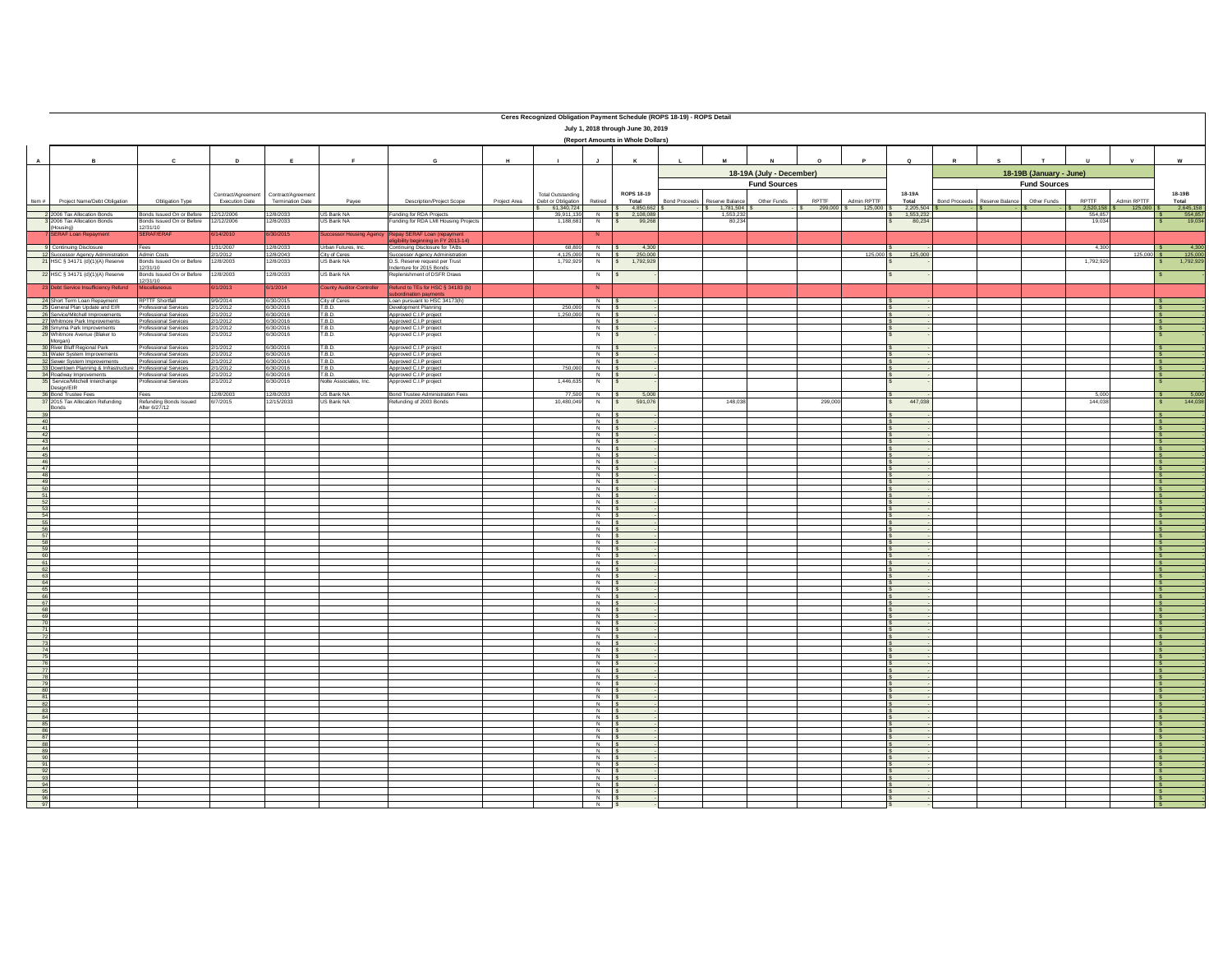## **Ceres Recognized Obligation Payment Schedule (ROPS 18-19) - Report of Cash Balances July 1, 2015 through June 30, 2016**

**(Report Amounts in Whole Dollars)**

|                         | Pursuant to Health and Safety Code section 34177 (I), Redevelopment Property Tax Trust Fund (RPTTF) may be listed as a source of payment on the ROPS, but only to the extent no other funding source is available or<br>when payment from property tax revenues is required by an enforceable obligation. For tips on how to complete the Report of Cash Balances Form, see Cash Balance Tips Sheet |                      |                                             |                                      |                                      |                  |                  |                                               |
|-------------------------|-----------------------------------------------------------------------------------------------------------------------------------------------------------------------------------------------------------------------------------------------------------------------------------------------------------------------------------------------------------------------------------------------------|----------------------|---------------------------------------------|--------------------------------------|--------------------------------------|------------------|------------------|-----------------------------------------------|
| $\mathbf{A}$            | В                                                                                                                                                                                                                                                                                                                                                                                                   | C                    | D                                           | Е                                    | F.                                   | G                | н                |                                               |
|                         |                                                                                                                                                                                                                                                                                                                                                                                                     |                      |                                             | <b>Fund Sources</b>                  |                                      |                  |                  |                                               |
|                         |                                                                                                                                                                                                                                                                                                                                                                                                     |                      | <b>Bond Proceeds</b>                        |                                      | <b>Reserve Balance</b>               | Other            | <b>RPTTF</b>     |                                               |
|                         |                                                                                                                                                                                                                                                                                                                                                                                                     |                      |                                             | Prior ROPS<br>period balances<br>and | Prior ROPS<br><b>RPTTF</b>           |                  |                  |                                               |
|                         | Cash Balance Information for ROPS 15-16 Actuals                                                                                                                                                                                                                                                                                                                                                     | or before            | Bonds issued on Bonds issued on<br>or after | DDR RPTTF<br>balances                | distributed as<br>reserve for future | Rent,<br>grants, | Non-Admin<br>and |                                               |
|                         | $(07/01/15 - 06/30/16)$                                                                                                                                                                                                                                                                                                                                                                             | 12/31/10             | 01/01/11                                    | retained                             | period(s)                            | interest, etc.   | Admin            | <b>Comments</b>                               |
|                         |                                                                                                                                                                                                                                                                                                                                                                                                     |                      |                                             |                                      |                                      |                  |                  |                                               |
| $\overline{1}$          | Beginning Available Cash Balance (Actual 07/01/15)                                                                                                                                                                                                                                                                                                                                                  |                      |                                             |                                      |                                      |                  |                  |                                               |
|                         |                                                                                                                                                                                                                                                                                                                                                                                                     |                      |                                             |                                      |                                      |                  |                  |                                               |
|                         |                                                                                                                                                                                                                                                                                                                                                                                                     | 2,273,735            |                                             |                                      |                                      |                  |                  | - C-1 is Debt Service Reserve held by US Bank |
| $\overline{2}$          | Revenue/Income (Actual 06/30/16)                                                                                                                                                                                                                                                                                                                                                                    |                      |                                             |                                      |                                      |                  |                  |                                               |
|                         | RPTTF amounts should tie to the ROPS 15-16 total distribution from the<br>County Auditor-Controller during June 2015 and January 2016.                                                                                                                                                                                                                                                              |                      |                                             |                                      |                                      |                  |                  |                                               |
|                         |                                                                                                                                                                                                                                                                                                                                                                                                     |                      |                                             |                                      |                                      |                  | 3,770,862        |                                               |
| $\overline{\mathbf{3}}$ | Expenditures for ROPS 15-16 Enforceable Obligations (Actual                                                                                                                                                                                                                                                                                                                                         |                      |                                             |                                      |                                      |                  |                  |                                               |
|                         | 06/30/16)                                                                                                                                                                                                                                                                                                                                                                                           |                      |                                             |                                      |                                      |                  |                  |                                               |
|                         |                                                                                                                                                                                                                                                                                                                                                                                                     |                      |                                             |                                      |                                      |                  |                  |                                               |
| $\overline{4}$          | Retention of Available Cash Balance (Actual 06/30/16)                                                                                                                                                                                                                                                                                                                                               |                      |                                             |                                      |                                      |                  | 3.770.862        |                                               |
|                         | RPTTF amount retained should only include the amounts distributed as                                                                                                                                                                                                                                                                                                                                |                      |                                             |                                      |                                      |                  |                  |                                               |
|                         | reserve for future period(s)                                                                                                                                                                                                                                                                                                                                                                        |                      |                                             |                                      |                                      |                  |                  |                                               |
|                         | 5 ROPS 15-16 RPTTF Balances Remaining                                                                                                                                                                                                                                                                                                                                                               |                      |                                             |                                      |                                      |                  |                  |                                               |
|                         |                                                                                                                                                                                                                                                                                                                                                                                                     |                      |                                             | No entry required                    |                                      |                  |                  |                                               |
|                         |                                                                                                                                                                                                                                                                                                                                                                                                     |                      |                                             |                                      |                                      |                  |                  |                                               |
| 6                       | Ending Actual Available Cash Balance (06/30/16)                                                                                                                                                                                                                                                                                                                                                     |                      |                                             |                                      |                                      |                  |                  |                                               |
|                         | C to G = $(1 + 2 - 3 - 4)$ , H = $(1 + 2 - 3 - 4 + 5)$                                                                                                                                                                                                                                                                                                                                              |                      |                                             |                                      |                                      |                  |                  |                                               |
|                         |                                                                                                                                                                                                                                                                                                                                                                                                     |                      |                                             |                                      |                                      |                  |                  |                                               |
|                         |                                                                                                                                                                                                                                                                                                                                                                                                     | $2,273,735$ \$<br>\$ |                                             | - \$                                 | -\$<br>÷.                            | -\$<br>- 1       | -\$              | - C-6 is Debt Service Reserve held by US Bank |